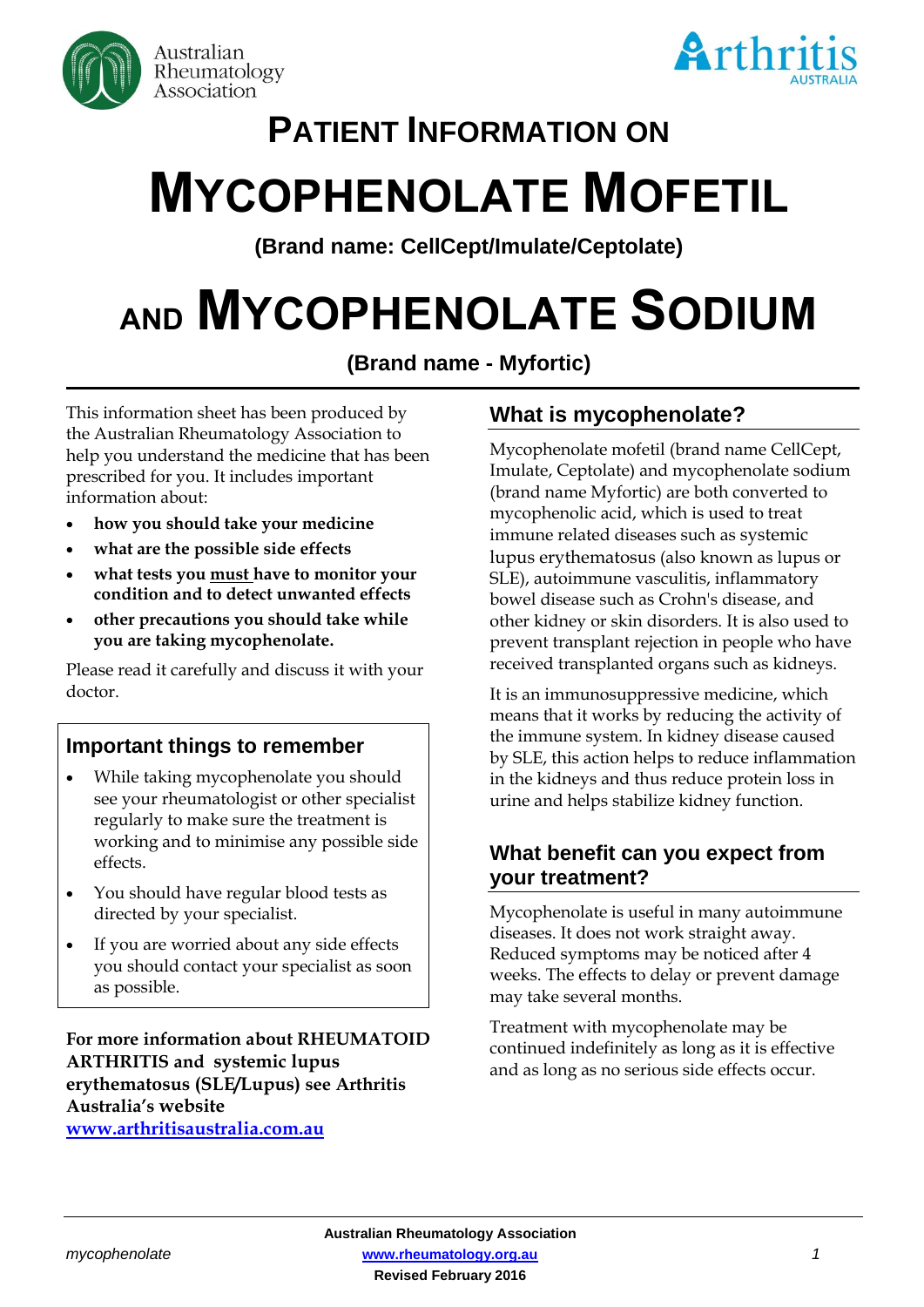If you stop mycophenolate treatment for more than a few weeks, there is a risk that your condition may worsen. Continue with your treatment unless advised by your doctor or unless side effects develop.

Other medicines may be given to improve your symptoms while waiting for this medicine to work.

# **How is mycophenolate taken?**

Mycophenolate is taken by mouth as a tablet, usually twice a day. Taking the medicine in the evening or at meal times may help to reduce nausea (see possible side effects). It can be given as a liquid if the tablets are hard to swallow.

Mycophenolate mofetil (Cellcept) tablets come in strengths of 250mg or 500mg. The liquid contains 1g in 5mls.

Mycophenolate sodium (Myfortic) tablets come in strengths of 180mg or 360mg.

Treatment usually starts with a low dose, which is increased and adjusted depending on the response and side effects. The usual maximum daily dose is up to 2 to 3g of Cellcept or 1.440g (4 x 360mg tablets) to 2.160g (6 x 360mg tablets) of Myfortic.

Mycophenolate may be taken in combination with other arthritis medicines, including:

- other DMARDs
- steroid medicines such as prednisolone or cortisone injections into the joint
- anti-inflammatory medicines (NSAIDs) such as naproxen (Naprosyn) or ibuprofen (Brufen/Nurofen)
- simple pain medicines such as paracetamol.

There are separate information sheets for the medicines mentioned above.

# **Are there any side effects?**

You might experience side effects with your treatment. Tell your doctor if you are concerned about possible side effects.

A reduction in dose may minimise side effects so that you can continue to take the treatment. Your doctor will advise on any dose changes that are necessary.

#### *Most common possible side effects*

- The most common side effects are *nausea, vomiting* and *diarrhoea*. These can be reduced if mycophenolate is taken with food or in the evening. Antinausea tablets can be used if needed.
- *Headache, dizziness, difficulty sleeping, tremor and rash* can occur.
- Patients older than 65 may be at increased risk of some side effects, especially *infections and gastrointestinal bleeding*.
- People who have had ulcers or other serious gastrointestinal conditions should talk with their doctors before taking this medicine.

#### *Less common or rare possible side effects*

There are some rare but potentially serious side effects with mycophenolate.

• *Blood counts*: Mycophenolate can rarely cause a drop in the number of white blood cells, which are needed to fight infection. It can also cause a drop in the number of platelets, which help to stop bleeding. Very rarely red cells can be affected.

Regular blood tests aim to pick these problems up early if they occur. However, if you develop a sore mouth, mouth ulcers, easy bruising, nosebleeds, bleeding gums, breathlessness, infection or fever tell your doctor straight away.

• *Liver*: Mycophenolate can inflame the liver causing a type of hepatitis. Regular blood tests aim to pick this up early if it occurs.

The dose of mycophenolate may need to be reduced or stopped if problems occur. Liver problems may be increased when mycophenolate is combined with the medicines azathioprine (Azahexal, Imuran), leflunomide (Arava), or with heavy alcohol use (see *Alcohol* overleaf).

• *Cancer:* see below.

### *Long term possible side effects*

Mycophenolate may be taken for long periods to manage immune conditions. In addition to possible effects mentioned above, the following are rare but possible long term side effects, or long term issues that may concern patients:

• *Cancer:* Studies of transplant patients taking mycophenolate have found it may increase risk of some cancers such as lymph node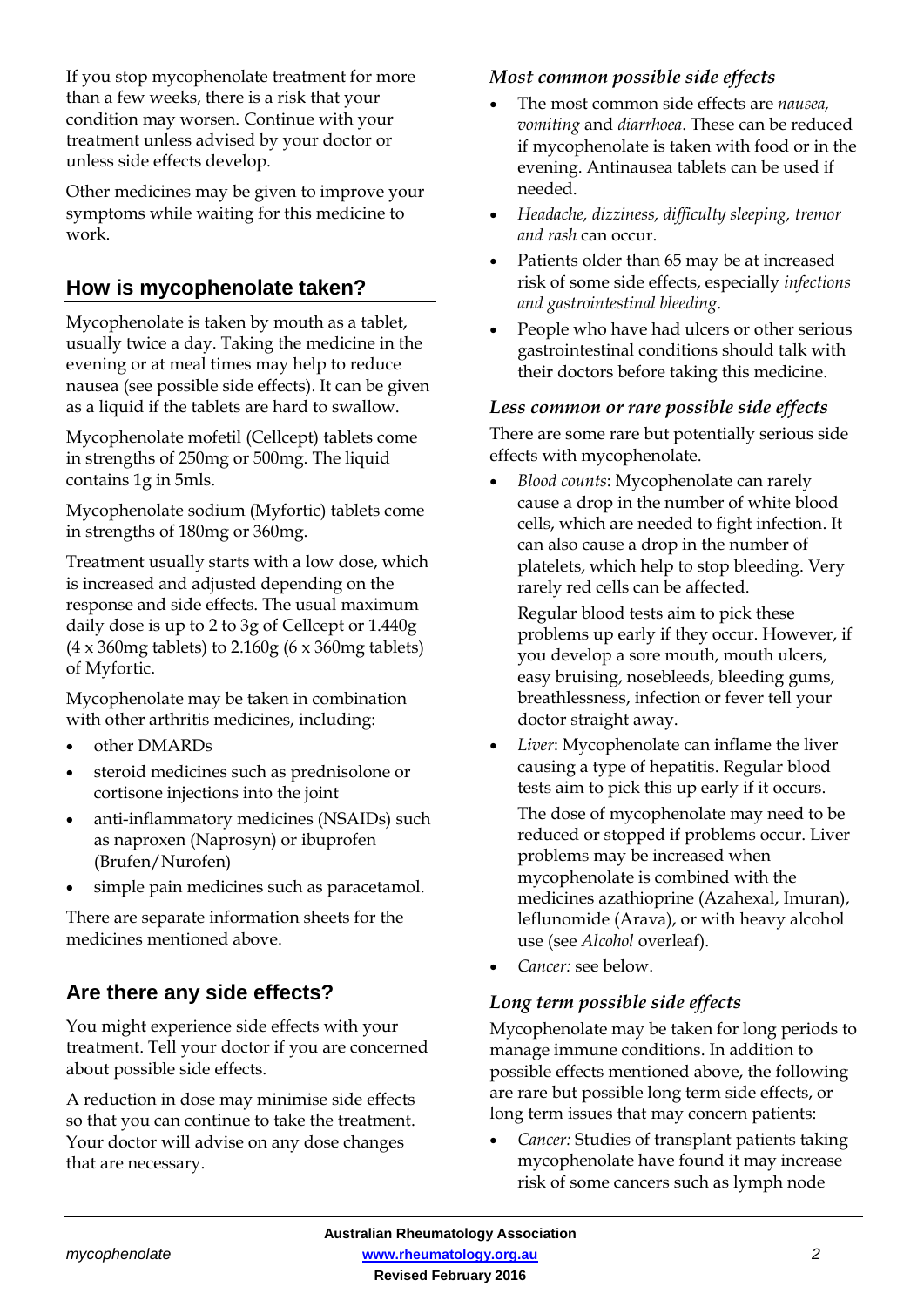cancers (lymphomas) and skin cancers (see *Precautions* overleaf). There may be a similar risk in people with rheumatic conditions who take mycophenolate for long periods of time. You should discuss this issue with your rheumatologist before starting the medicine. For general cancer prevention, stopping smoking is recommended.

• Mycophenolate does not affect a person's ability to have children in the long term. See also *Precautions* overleaf.

# *More information about possible side effects*

The information sheet that comes with your mycophenolate will also outline in detail potential serious side effects. Many of those side effects relate to the use of higher doses used to prevent transplant organ rejection. These may not be applicable to the much lower doses that are prescribed for the treatment of rheumatoid arthritis. Talk to your doctor if you have concerns about any possible side effects.

# **What precautions are necessary?**

#### *Blood tests*

- Since the liver and blood cells may be affected by mycophenolate, you **must** have regular blood tests during your treatment. This is very important, as you may not get symptoms with some of these problems.
- As well as monitoring for side effects, blood tests help to monitor your condition to determine if the treatment is effective.
- You will need to have full blood counts and liver function tests every 2 to 4 weeks for the first few months of treatment and then every 1 to 3 months after that.
- If there are no problems seen after 3 months of treatment at a specific dose of mycophenolate, the blood tests may be done less frequently.
- Your general practitioner will be informed about the monitoring schedule. It is important to see your general practitioner if you have been asked to do so as they have an important role to play in monitoring your condition.

# *Risk of infections*

• Because your immune system may be depressed, there is an increased risk of developing some infections, especially herpes zoster (chicken pox and shingles). You should try to avoid contact with people who have these infections. If you have an infection or persistent fever, tell your doctor straight away.

#### *Use with other medicines*

- Mycophenolate can interact with other medicines. You should tell your doctor (including your general practitioner, rheumatologist and others) about all medicines you are taking or plan to take. This includes over the counter or herbal/naturopathic medicines. You should also mention your treatment when you see other health professionals.
- Some medicines that may interfere with mycophenolate include:
	- acyclovir (Zovirax)
	- [azathioprine](http://www.rheumatology.org/public/factsheets/azathioprine.asp) (Imuran)
	- antacids containing magnesium or aluminum hydroxide (e.g. Mylanta)
	- oral contraceptives
	- trimethoprim/sulfamethoxazole (Bactrim)
	- theophylline (Theo-Dur)
	- phenytoin (Dilantin)
	- probenecid (Procid)
- Aspirin can be used safely in the low doses taken for prevention of heart attack and stroke.
- Mycophenolate can be taken safely with anti-inflammatory drugs (NSAIDs), as long as your kidney function is normal.
- Combined medicines such as Panadeine and Panadeine Forte, can be used safely while taking mycophenolate provided you take them as directed.
- Because many antacids interfere with the absorption of mycophenolate, they should not be taken at the same time. Instead you should take antacids *at least 1 hour before or 2 hours after* **t**aking mycophenolate.
- If you are taking mycophenolate it is recommended you should not be immunised with 'live' vaccines such as MMR (measles, mumps and rubella), OPV